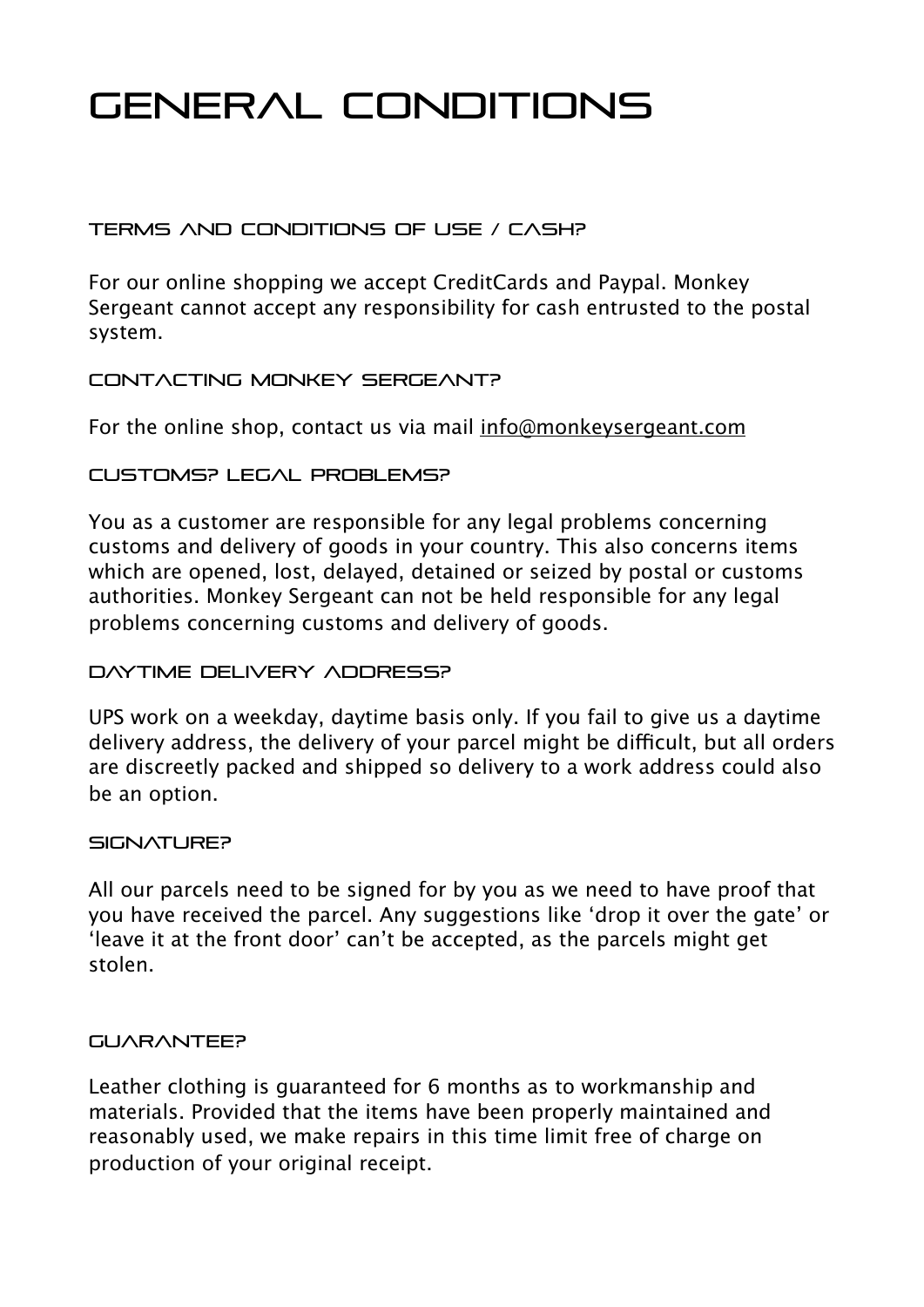## Goods not available?

You will be informed within 24 hours and will be given an indication of the expected date of delivery. We will proceed with the balance of the order wherever practicable.

## Import duties & tax in my country of residence?

EU: no income duties & taxes in your country; Non EU: being a company, Monkey Sergeant has to declare the goods. Any local import duties & taxes are to be carried by the customer. We are unable to send parcels as a gift, they have to be declared.

## LIABILITY?

Monkey Sergeant can not take responsibility for damage or injury incurred whilst using our products. We are not able to accept responsibility for items which are opened, lost, delayed, detained or seized by postal or customs authorities.

#### PARCEL NOT RECEIVED?

Notify us immediately and the matter will be handled with priority.

PARCEL RETURNED TO MONKEY SERGEANT BY SHIPPING

#### COMPANY?

If for any reason, the parcel is returned to us for redelivery, the total cost of resending falls on the customer. So please make sure you have entered a daytime delivery address and that the address is correct!

#### QUALITY?

All products are checked for quality before they are dispatched. Please check your delivery carefully upon receipt and notify us at once if anything is wrong.